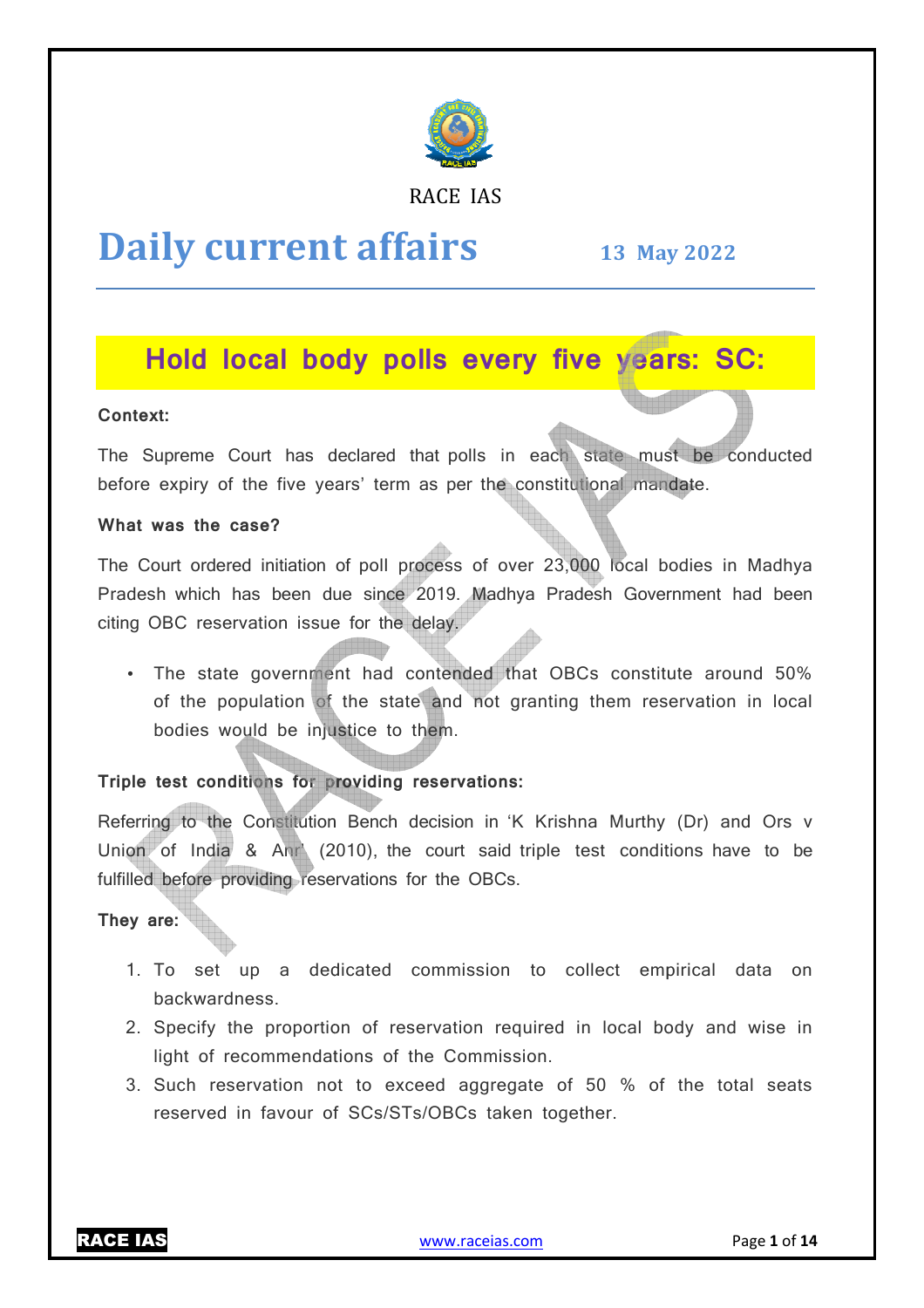A three-judge bench in Vikas Kishanrao Gawali Vs. The State of Maharashtra and Others in March 2021, upheld that the triple test is a necessary precondition for reservation to OBCs in local bodies.

#### **Constitutional Provisions in this regard:**

73rd & 74th Constitutional Amendment Acts:

The Panchayats and Urban Local Bodies, respectively, are provided with a five-year term of office at every level.

• Fresh elections have to be completed before the expiry of its duration of 5 years.

It can be dissolved before the completion of its term.

- In case of dissolution, elections have to be conducted before the expiry of a period of six months from the date of its dissolution.
- However, if the remainder of the period for which the dissolved Panchayat would have continued is less than six months, it shall not be necessary to hold any election under this clause for constituting the Panchayat for such period.

A Panchayat constituted upon the dissolution of a Panchayat before the expiration of its duration shall continue only for the remainder of the period for which the dissolved Panchayat would have continued.

### **Sources: the Hindu.**

# **May 11 Delhi High Court ruling on Marital Rape:**

**Context:** 

Delhi High Court has (May 11) delivered a split verdict in a batch of petitions challenging the exception provided to **marital rape** in the Indian Penal Code (IPC) – Section 375.

Exception provided to marital rape in the Indian Penal Code (IPC):

Section 375 defines rape and lists seven notions of consent which, if vitiated, would constitute the offence of rape by a man.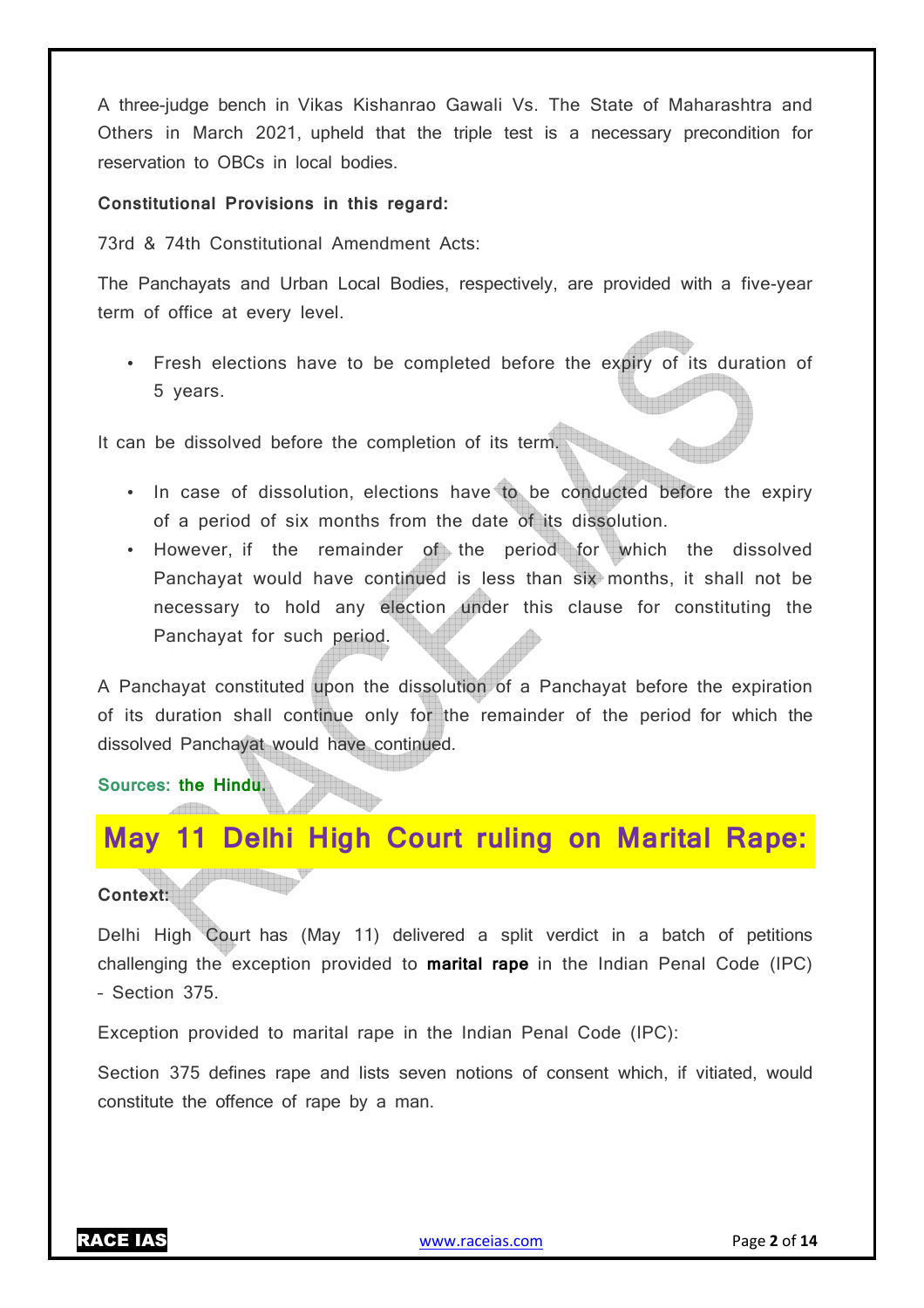• However, the provision contains a exemption: "Sexual intercourse or sexual acts by a man with his own wife, the wife not being under eighteen years of age, is not rape."

#### **What's the issue? What were the petitions against?**

This exemption essentially allows a marital right to a husband who can with legal sanction exercise his right to consensual or non-consensual sex with his wife. This amounts to rape too.

• It undermines consent of a woman based on her marital status.

#### **What has the Court ruled?**

**Split Verdict:** 

- Justice Rajiv Shakdher: The exception under Section 375 is unconstitutional.
- Justice C Hari Shankar held that the provision is valid.

### **What happens when a split verdict is delivered?**

In case of a split verdict, the case is heard by a larger Bench. This is why judges usually sit in Benches of odd numbers (three, five, seven, etc.) for important cases.

#### **Marital Rape:**

Section 375 of the IPC holds that "sexual intercourse by a man with his own wife, the wife not being under 15 years of age, is not rape".

- No other statute or law recognises marital rape.
- Victims only have recourse to civil remedies provided under the Protection of Women from Domestic Violence Act, 2005.

Can marital Rape be criminalised? Pros and Cons.

#### **Sources: Indian Express.**

# **Foreign Contribution (Regulation) Act, 2010:**

#### **Context:**

Representatives of NGOs, middlemen and public servants of Foreign Contribution Regulation Act (FCRA) division of MHA were recently arrested by the CBI for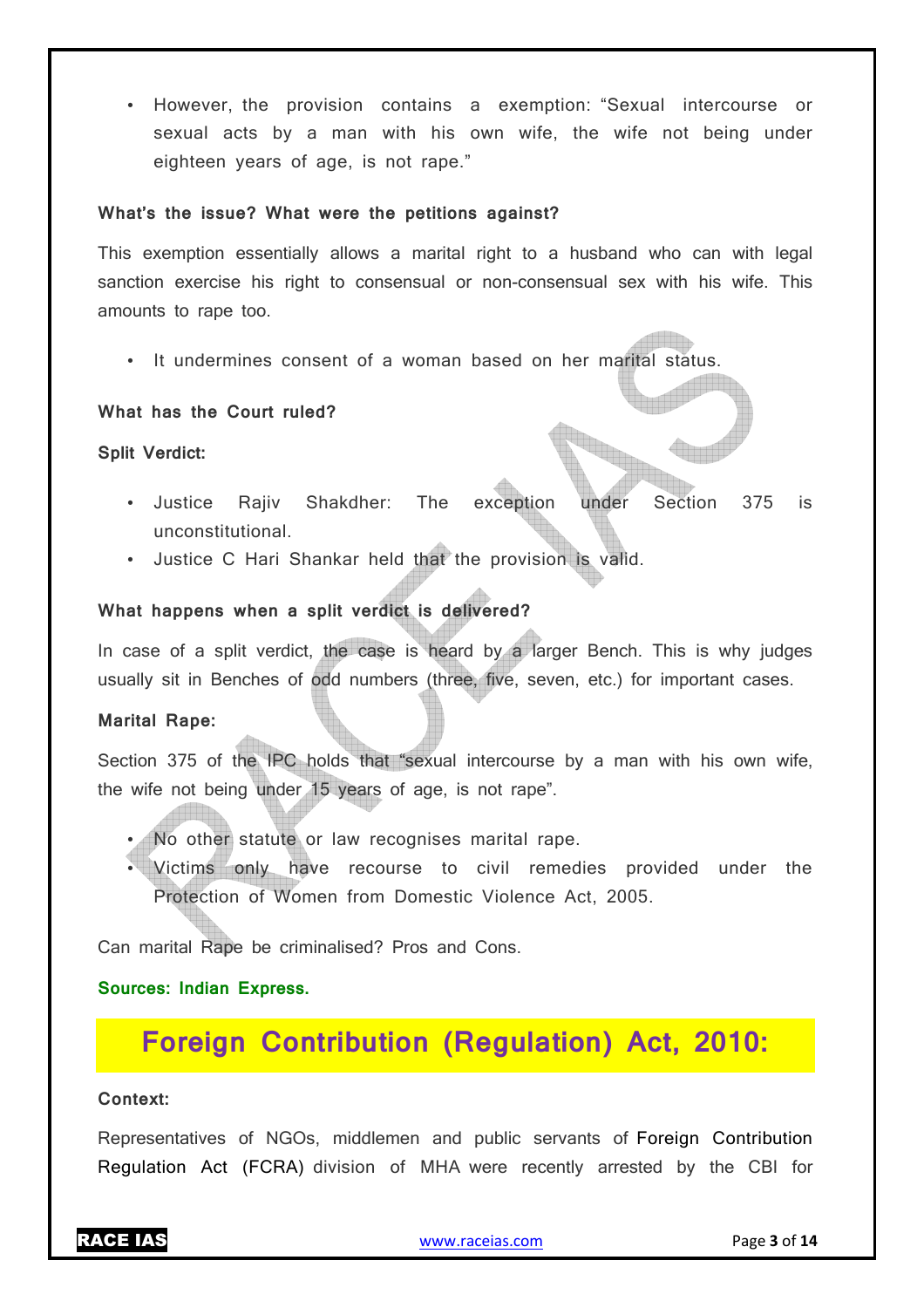committing violations of FCRA provisions and facilitating illegal clearances in lieu of bribes".

#### **What's the issue?**

FCRA clearances have been a fraught issue for several years, and the government has often been accused of targetting NGOs for political or ideological reasons by cancelling or not renewing their clearances.

• The registrations of about 5,900 NGOs had ceased to be active after December 31, 2021, owing to either the NGOs not applying for renewal before the due date, or the MHA refusing their renewal for alleged violation of the FCRA.

### **How FCRA regulates NGO funding?**

FCRA regulates foreign donations and ensures that such contributions do not adversely affect the internal security of the country.

The Act, first enacted in 1976 was amended in the year 2010 and then 2020.

Section 5 of the Foreign Contribution (Regulation) Act, 2010 gives the Union government "unchecked and unbridled powers" to declare an organisation as being one of political nature and deny it access to funds from sources abroad.

• FCRA is implemented by the Ministry of Home Affairs.

**Applicability:** 

- The provisions of the Act apply to the territory of India, to citizens of India who may be outside India and to companies or their branches outside India that are registered or incorporated in India.
- The entities covered by the Act include an individual, a Hindu undivided family, an association, or a registered company.

### **For how long is approval granted?**

Once granted, FCRA registration is valid for five years. NGOs are expected to apply for renewal within six months of the date of expiry of registration. In case of failure to apply for renewal, the registration is deemed to have expired, and the NGO is no longer entitled to receive foreign funds or utilise its existing funds without permission from the ministry.

**Prior Reference Category under the Act:**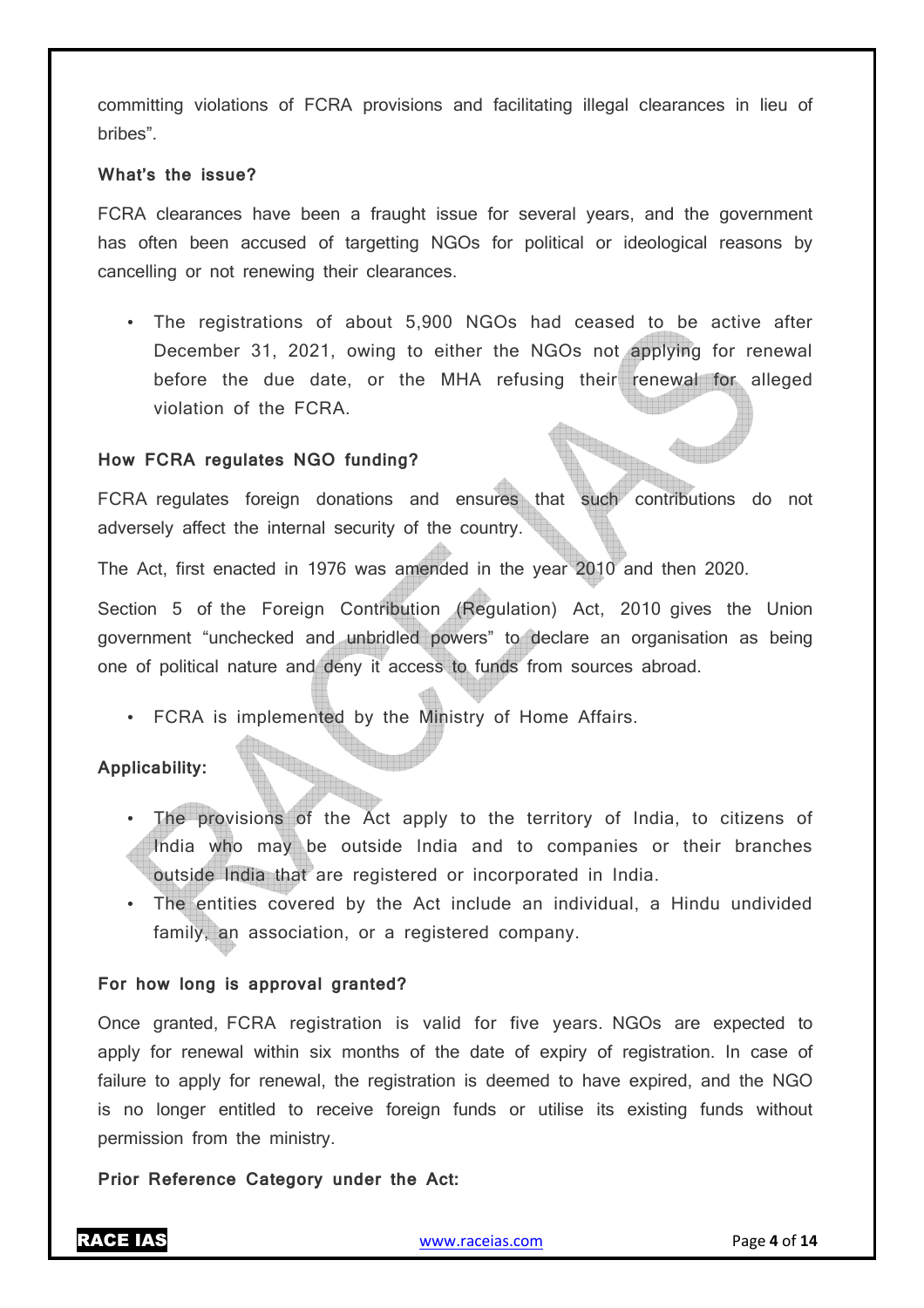It implies that to donate to such an NGO, a foreign donor has to take prior clearance from the Ministry of Home Affairs.

**Latest 2020 amendments and criticisms associated:** 

- The amendments mandated that registered NGOs open a designated account in the main branch of the State Bank of India in the Capital in which the foreign contributions to their various causes would exclusively land.
- The petitioners have argued that this measure would be cumbersome for NGOs operating in rural India and far away from the Capital.

### **Sources: Indian Express.**

# **National Technology Day:**

#### **Context:**

Since 1999, May 11 is celebrated as **National Technology Day** to mark India's technological advancements.

The theme of Year 2022 is: "Integrated Approach in Science and Technology for a Sustainable Future".

#### **Significance of the day:**

- On May 11, 1998, India detonated three nuclear bombs in the Indian Army's Pokhran Test Range.
- Dr APJ Abdul Kalam lead the Indian team of scientists to successfully test-fire the Shakti-1 nuclear missile at Rajasthan's Pokhran test range.
- Two days later, the country successfully tested two more nuclear weapons as a part of the same Pokhran-II/Operation Shakti initiative. After these tests Prime Minister Atal Bihari Vajpayee declared India a nuclear state, making it the sixth country to join the 'nuclear club' of nations.
- Hansa 3, India's first indigenous aircraft was first tested on the same day in 1998 in Bangalore.
- Successful test firing of Trishul, a short range missile made in India, was also done on the same day.

**Technology Development Board India:** 

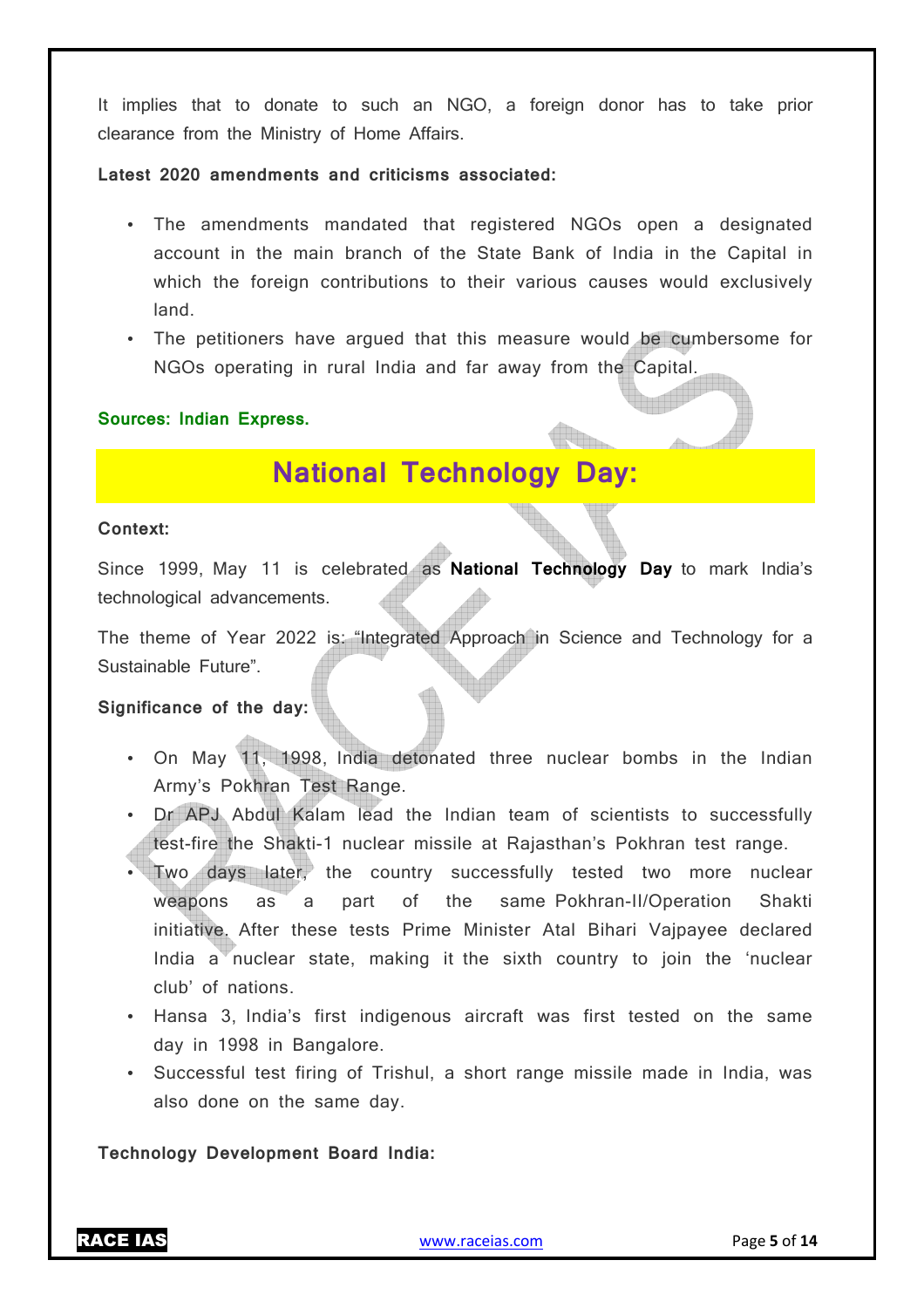On the occasion of National Technology day, TDB hosts scientific-technology based webinars and felicitate individuals for excellent works in the field of Science and Technology every year.

- Established in 1996, TDB is a statutory body that works under the Department of Science and Technology, GOI.
- It also provides financial assistance for concerns of Indian industries and other agencies for commercialization of indigenized technologies or adoption of imported technologies for wider domestic applications.

#### **Note:**

India is currently among nine countries in the world that have a publicly known nuclear weapons.

• In 1974, India conducted its first nuclear test, codenamed "Smiling Buddha", at Pokhran in Rajasthan.

### **Sources: pib.**

# **W boson:**

### **Context:**

Researchers have announced that they have made a precise measurement of the mass of the so-called W boson.

# **What did the researchers find? Why is it significant?**

They stated that the W boson is slightly heavier than that predicted by the so-called Standard Model of particle physics.

• This result is highly significant because this implies the incompleteness of the standard model description.

### **What is the standard model description?**

The Standard Model of Particle Physics is scientists' current best theory to describe the most basic building blocks of the universe. It explains how particles called quarks (which make up protons and neutrons) and leptons (which include electrons) make up all known matter.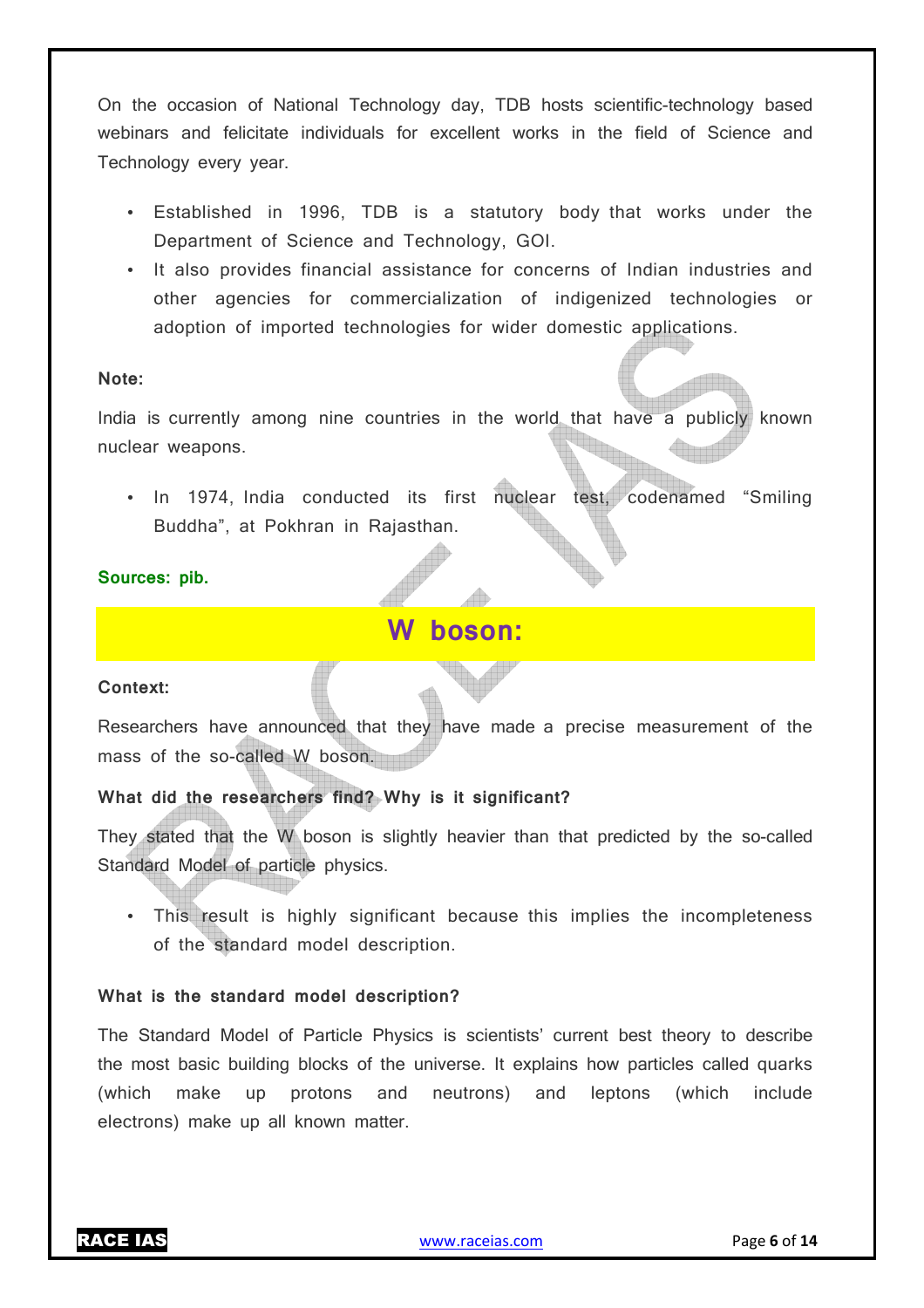• The Standard Model explains three of the four fundamental forces that govern the universe: electromagnetism, the strong force, and the weak force.

#### **Why is the standard model believed to be incomplete?**

- It gives a unified picture of only three of the four fundamental forces of nature. It totally omits gravity.
- The model does not include a description of dark matter particles. So far these have been detected only through their gravitational pull on surrounding matter.

### **What is W Boson?**

Discovered in 1983, the W boson is a fundamental particle.

Together with the Z boson, it is responsible for the weak force.

The W boson, which is electrically charged, changes the very make-up of particles.

It switches protons into neutrons, and vice versa, through the weak force, triggering nuclear fusion and letting stars burn.

In contrast to the photon, which is massless, the W bosons are quite massive, so the weak force they mediate is very short ranged.

#### **Sources: the Hindu.**

# **Marsquake detected by NASA InSight:**

#### **Context:**

NASA has reported that on May 4, its **InSight** Mars lander detected the largest quake ever observed on another planet.

• The rover first landed on Mars in November 2018, and has since heard 1,313 quakes.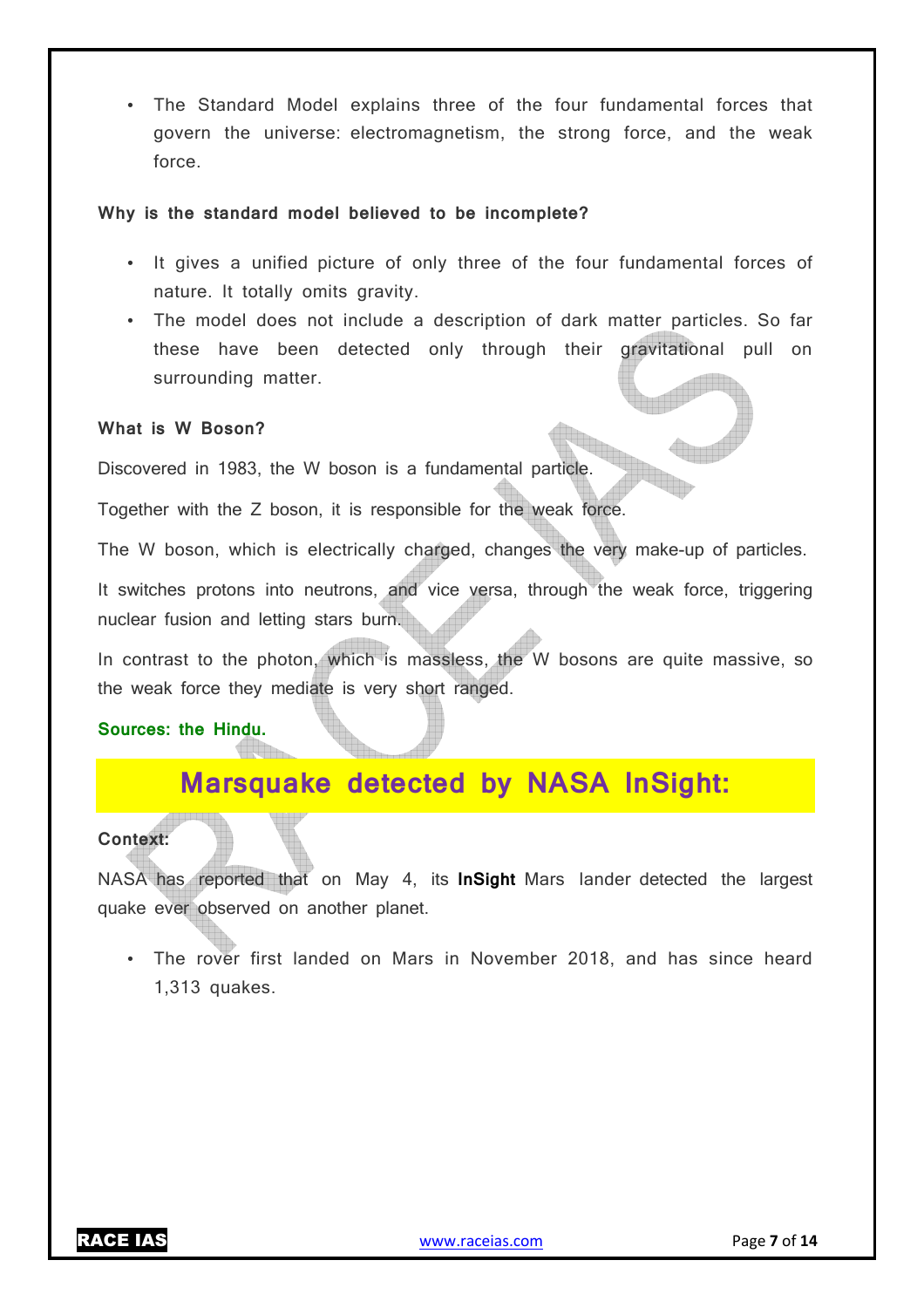

# **What are marsquakes, and why do they happen?**

- On Earth, quakes are caused by shifts in tectonic plates.
- Mars, however, does not have tectonic plates, and its crust is a giant plate.
- Therefore, 'marsquakes' are caused due to stresses that cause rock fractures or faults in its crust.

# **About InSight Mission:**

- InSight is part of NASA's Discovery Program.
- It will be the first mission to peer deep beneath the Martian surface, studying the planet's interior by measuring its heat output and listening for marsquakes, which are seismic events similar to earthquakes on Earth.
- It will use the seismic waves generated by marsquakes to develop a map of the planet's deep interior.

**Significance of the mission:**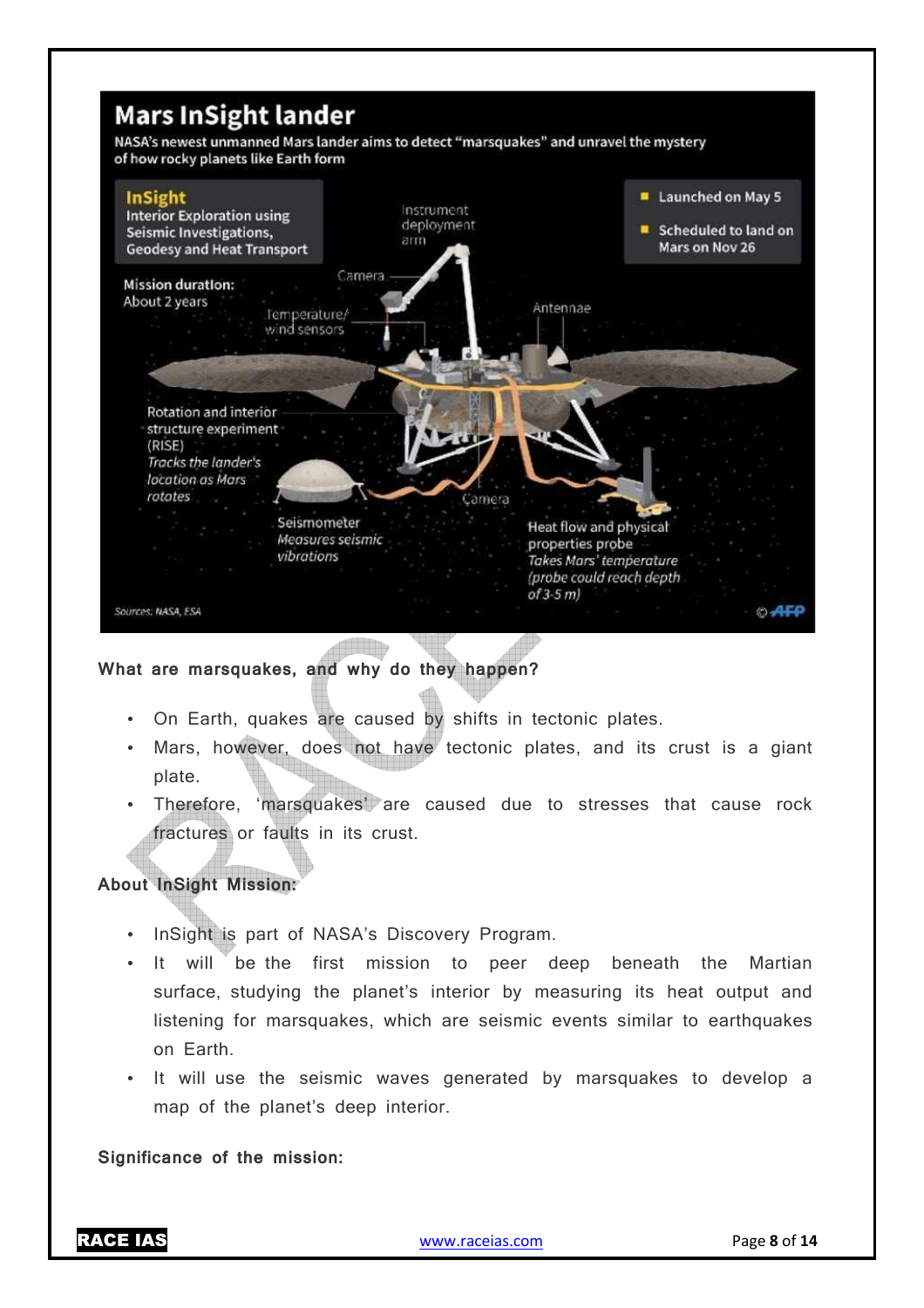- The findings of Mars' formation will help better understand how other rocky planets, including Earth, were and are created.
- InSight would delve deep beneath the surface of Mars, detecting the fingerprints of the processes of terrestrial planet formation, as well as measuring the planet's "vital signs": Its "pulse" (seismology), "temperature" (heat flow probe), and "reflexes" (precision tracking).

InSight seeks to answer one of science's most fundamental questions: How did the terrestrial planets form?

**Other Mars Missions:** 

- 1. NASA's Perseverance Rover.
- 2. UAE's Hope Mars Mission (UAE's first-ever interplanetary mission).
- 3. India's Mars Orbiter Mission (MOM) or Mangalyaan.
- 4. Tianwen-1: China's Mars Mission.

# **Sources: Times of India.**

# **Drought in Numbers, 2022 report:**

### **Context:**

The Drought in Numbers, 2022 report was released on May 11 at the ongoing 15th Conference of Parties (CoP15) to the United Nations Convention to Combat Desertification (UNCCD).

• The latest assessment analysed droughts and impacts on life and livelihood over 122 years covering 196 countries.

# **Highlights of the Report:**

- The frequency and duration of drought is increasing at an alarming rate across the world since the onset of the 21st century.
- An entire new generation is growing up being "water scarce".
- Since 2000, there has been a 29 per cent increase in frequency and duration of droughts in the world.
- Drought is considered a slow onset disaster, thus giving enough time to prepare for it. But in recent decades, drought has emerged as one of the biggest drivers of human life loss and economic loss among weatherrelated disasters.

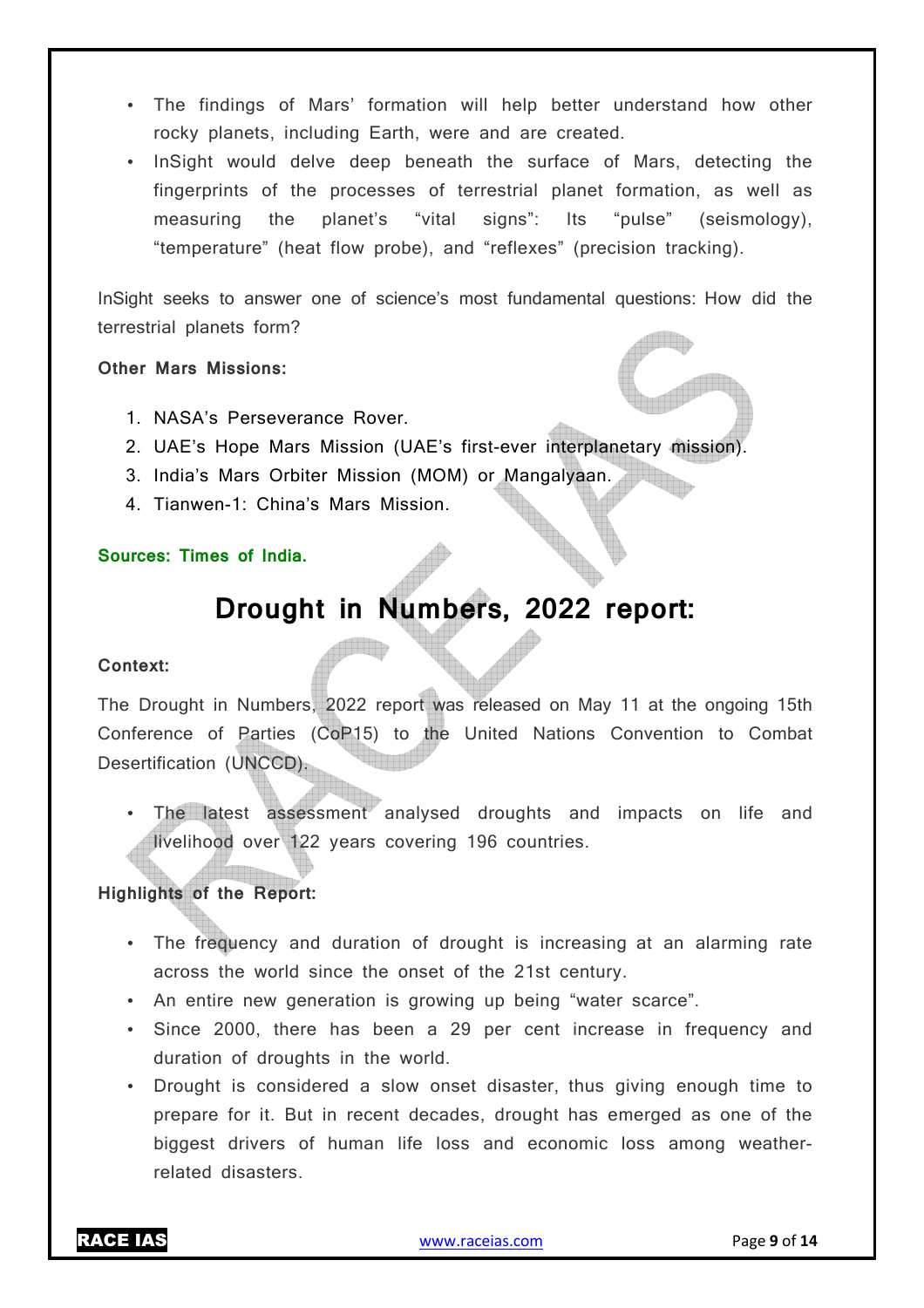#### **Water scarcity and Drought in India – what the report says?**

- India has featured in the assessment as one of severely droughtimpacted countries. Nearly two-thirds of the country suffered drought during 2020-2022.
- Geographically, India's drought vulnerability compares with that of sub-Saharan Africa.
- The effect of severe droughts was estimated to have reduced India's gross domestic product by 2-5 per cent over the 20 years from 1998- 2017.



### **Concerns for India:**

- India's drought-prone area has increased by 57 per cent since 1997.
- One-third of India's districts have faced more than four droughts over the past decade and 50 million people are affected by drought every year.
- Some  $97.85$  million hectares nearly 30 per cent of the country's land underwent land degradation during 2018-19.
- Drought impacts India's dominantly rainfed agriculture that accounts for 60 per cent of the sown area on average.

#### **Do you want to know more about Droughts, its causes and effects?**

• Go through this mindmap.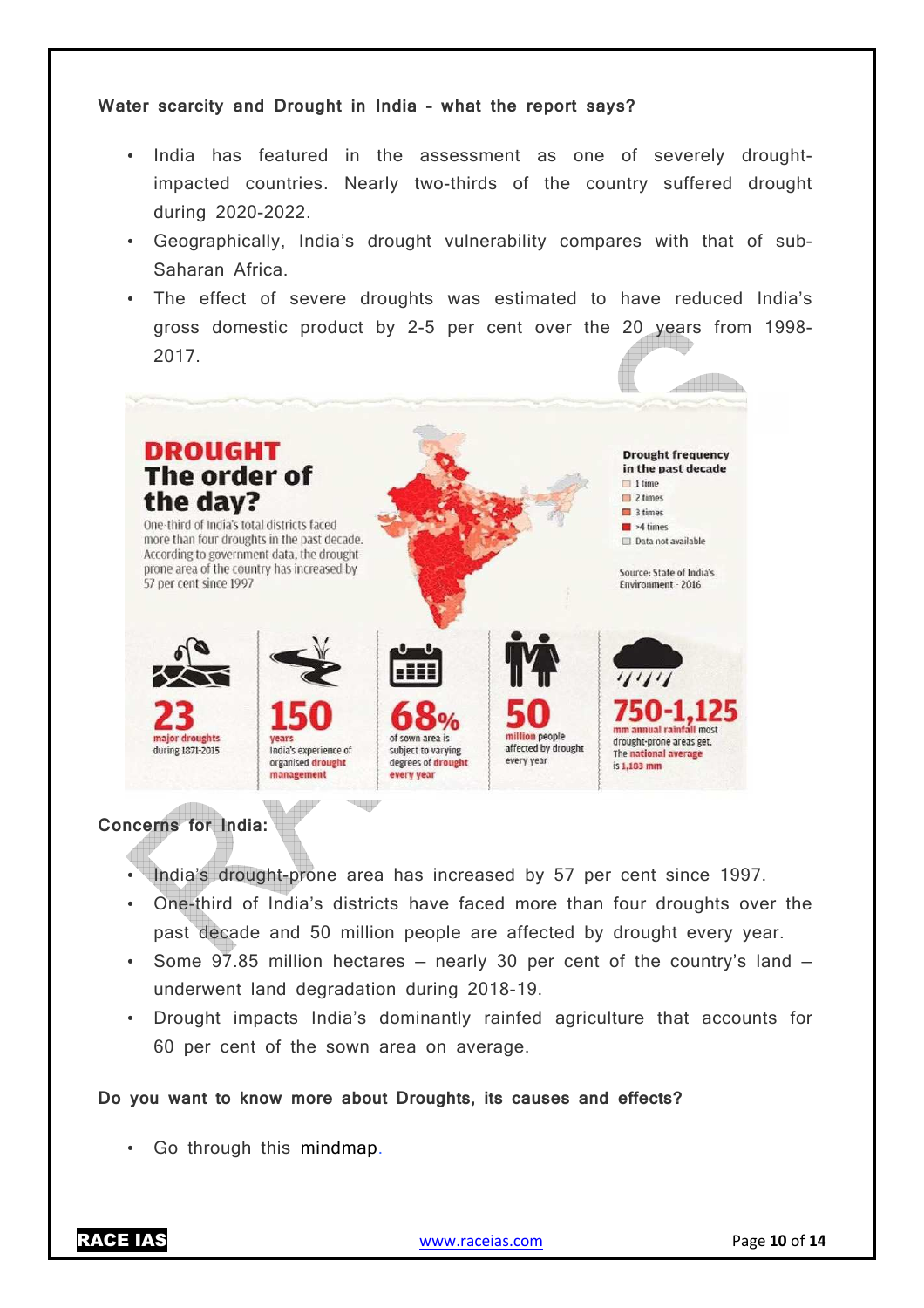#### **Sources: down to Earth.**

# **UNCCD Conference of Parties (COP 15):**

#### **Context:**

India is taking part in the fifteenth session of the Conference of the Parties (COP15) of the United Nations Convention to Combat Desertification (UNCCD) in Cote d'Ivoire (Western Africa).

#### **About COP15 of UNCCD:**

Theme: The COP15 theme, 'Land. Life. Legacy: From scarcity to prosperity', is a call to action to ensure land, the lifeline on this planet, continues to benefit present and future generations.

Mandate: COP15 of UNCCD to drive progress in the future sustainable management of land and will explore links between land and other key sustainability issues.

UNCCD COP 15 Agenda: Drought, land restoration, and related enablers such as land rights, gender equality and youth empowerment are among the top items on the Conference agenda.

#### **About UNCCD:**

- Established in 1994.
- It is the sole legally binding international agreement linking environment and development to sustainable land management.
- It is the only convention stemming from a direct recommendation of the Rio Conference's Agenda 21.
- Focus areas: The Convention addresses specifically the arid, semi-arid and dry sub-humid areas, known as the drylands, where some of the most vulnerable ecosystems and peoples can be found.

**Sources: PIB.**

# **Island Coastal Zone Regulation (ICRZ), 2019:**

#### **Context:**

The Ministry of Environment, Forest and Climate Change has approved an exemption to the laws governing the regulation of coastal zones and has paved the way for gas-powered plants to be set up at Andaman and Nicobar islands.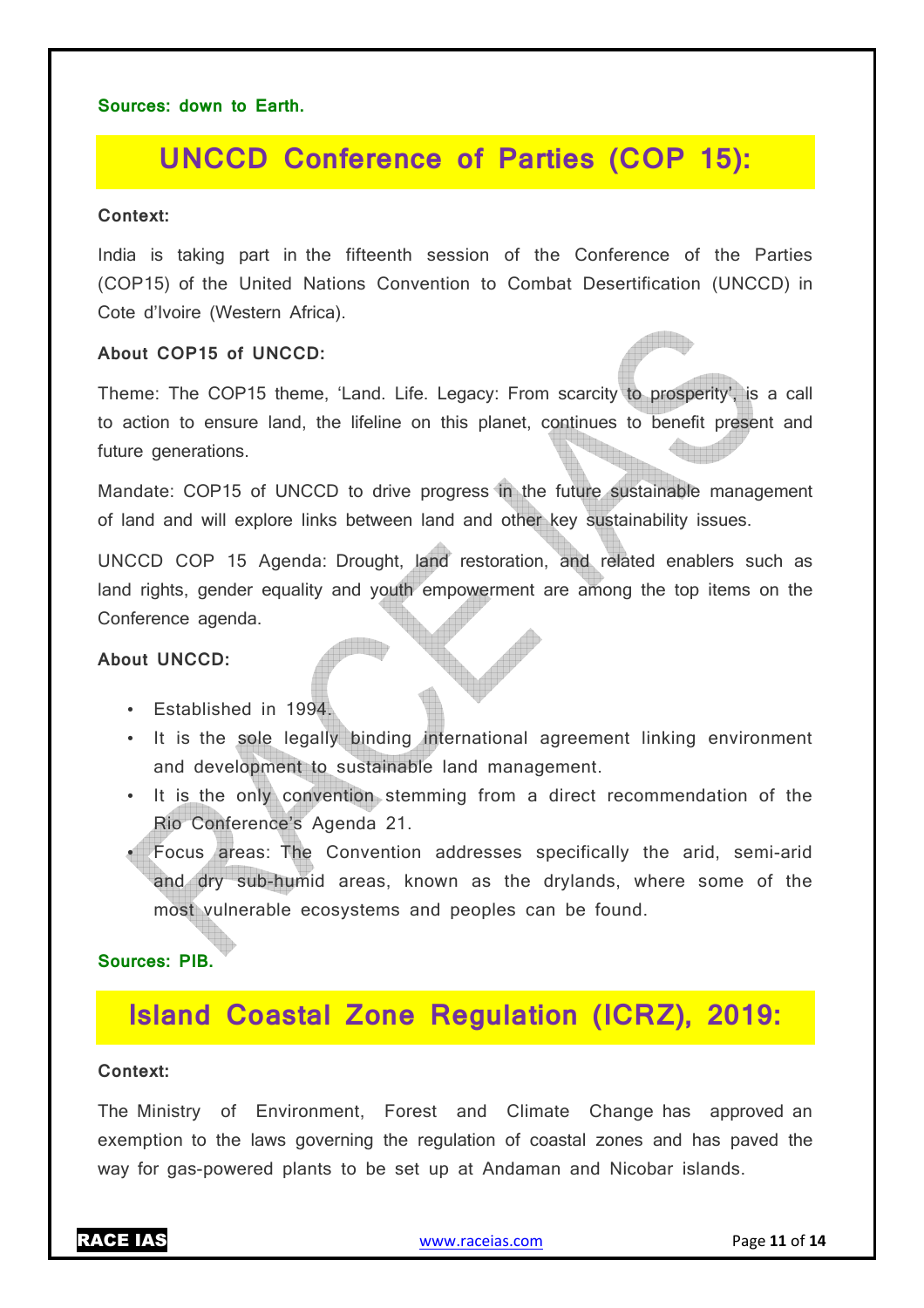#### **Details:**

- A 50 MW Liquefied Natural Gas(LNG)-based power project will be commissioned at Hope Town, Port Blair. It will be a dual-fuel power plant—that runs on both diesel and LNG.
- The plant will be developed by the National Thermal Power Corporation(NTPC).

Activists say, this permission violates the Island Coastal Zone Regulation (ICRZ), 2019, which limits infrastructure development on vulnerable coastal stretches.

#### **ICRZ:**

In 2019, the Government of India notified the Island Coastal Zone Regulation(ICRZ).

• It declared certain coastal stretches as 'Coastal Regulation Zone' and imposed restrictions on setting up and expanding industries, operations and processes within such protected zones.

#### **Amendments:**

In 2021 National Coastal Zone Management Authority(NCZMA) recommended amending the ICRZ rules to allow gas-based power plants within the Island Coastal Regulation Zone area only in islands with geographical areas greater than 100 sq. km.

- This was needed to meet the energy requirement of the islanders while reducing the dependency on highly polluting sources such as conventional Diesel Generator(DG) sets.
- Accepting these recommendations, the Government of India amended the ICRZ rules.

### **Sources: the Hindu.**

# **Amrit Sarovar Mission:**

Launched in April this year.

• The objective of the Mission Amrit Sarovar is "construction/development" of at least 75 ponds in every district of the country.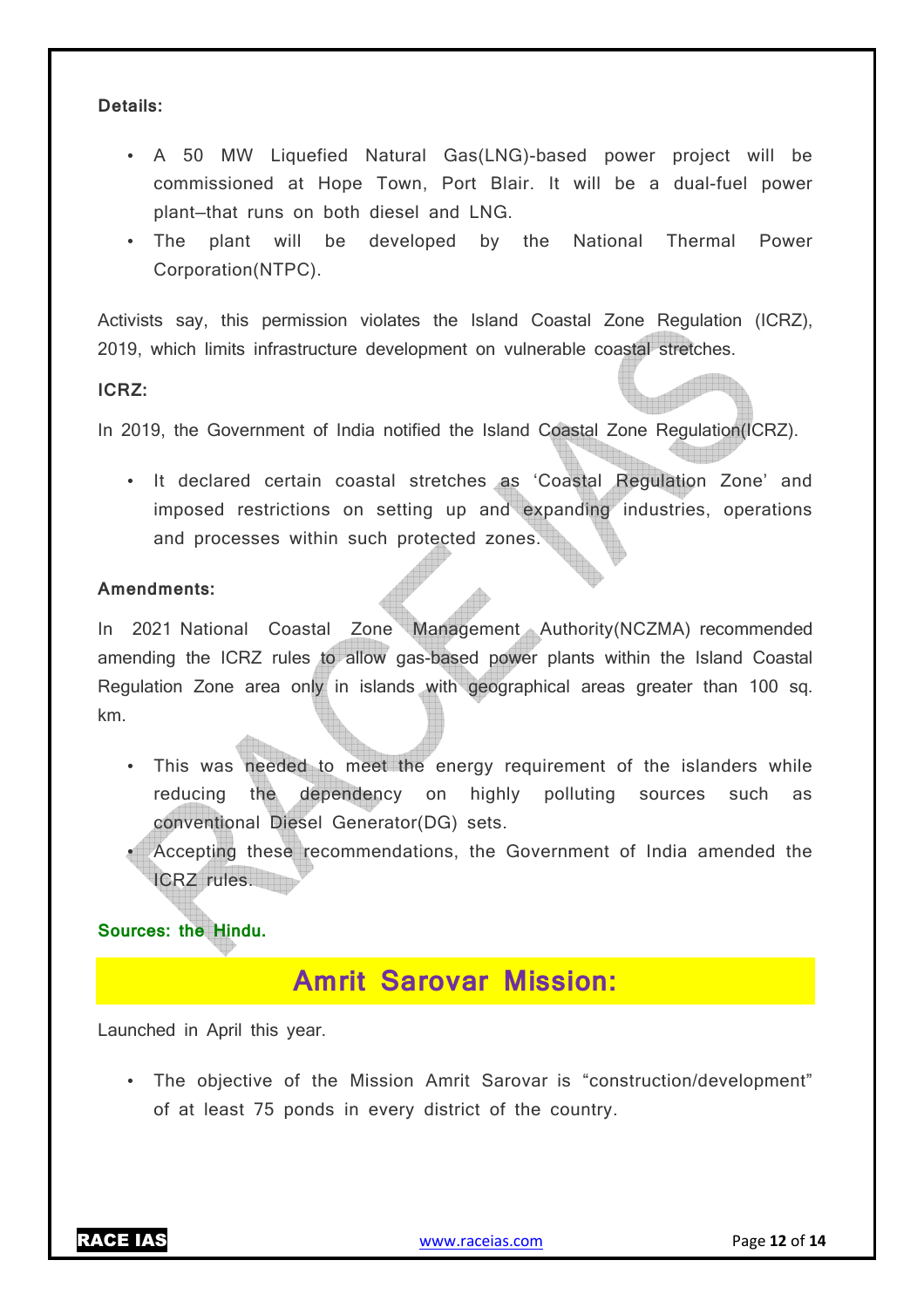- As part of the initiative, each of the ponds will have a pondage area of minimum 1 acre (0.4 hectares) with water holding capacity of about 10,000 cubic metres.
- All rural districts have been directed to develop at least 75 ponds, totalling about 50,000 Amrit Sarovars across the country.
- The scheme also mentions that if the district is unable to create as many new Amrit Sarovars, they may take up rejuvenation of the existing ponds for restoring their ecological and productive utility.

# **Why in News?**

75 ponds in Ghaziabad set for revival under Centre's 'Amrit Sarovar' scheme.

# **What is tomato flu?**

"Tomato flu" cases are being detected in Kerala.

- The flu that gets its name because of the red blister it causes.
- Flu affects children below five years of age.
- Symptoms include rashes, skin irritation and dehydration.
- This flu is a self-limiting one and there is no specific drug for this. This means that the symptoms will resolve overtime on their own if supportive care is given.
- Like other cases of flu, tomato fever is also contagious. "If someone is infected with this flu, they need to be kept in isolation as this could spread rapidly from one person to another.

# **Association of Asian Election Authorities (AAEA):**

India has been unanimously elected as the new Chair of the Association of Asian Election Authorities (AAEA) for 2022-2024 at the meeting of the Executive Board and General Assembly in Manila, Philippines.

- Commission on Elections, Manila was the current chair of AAEA.
- The new member of the Executive Board now includes Russia, Uzbekistan, Sri Lanka, Maldives, Taiwan and the Philippines.

# **AAEA:**

• The Association of Asian Election Authorities (AAEA) was established in 1998.